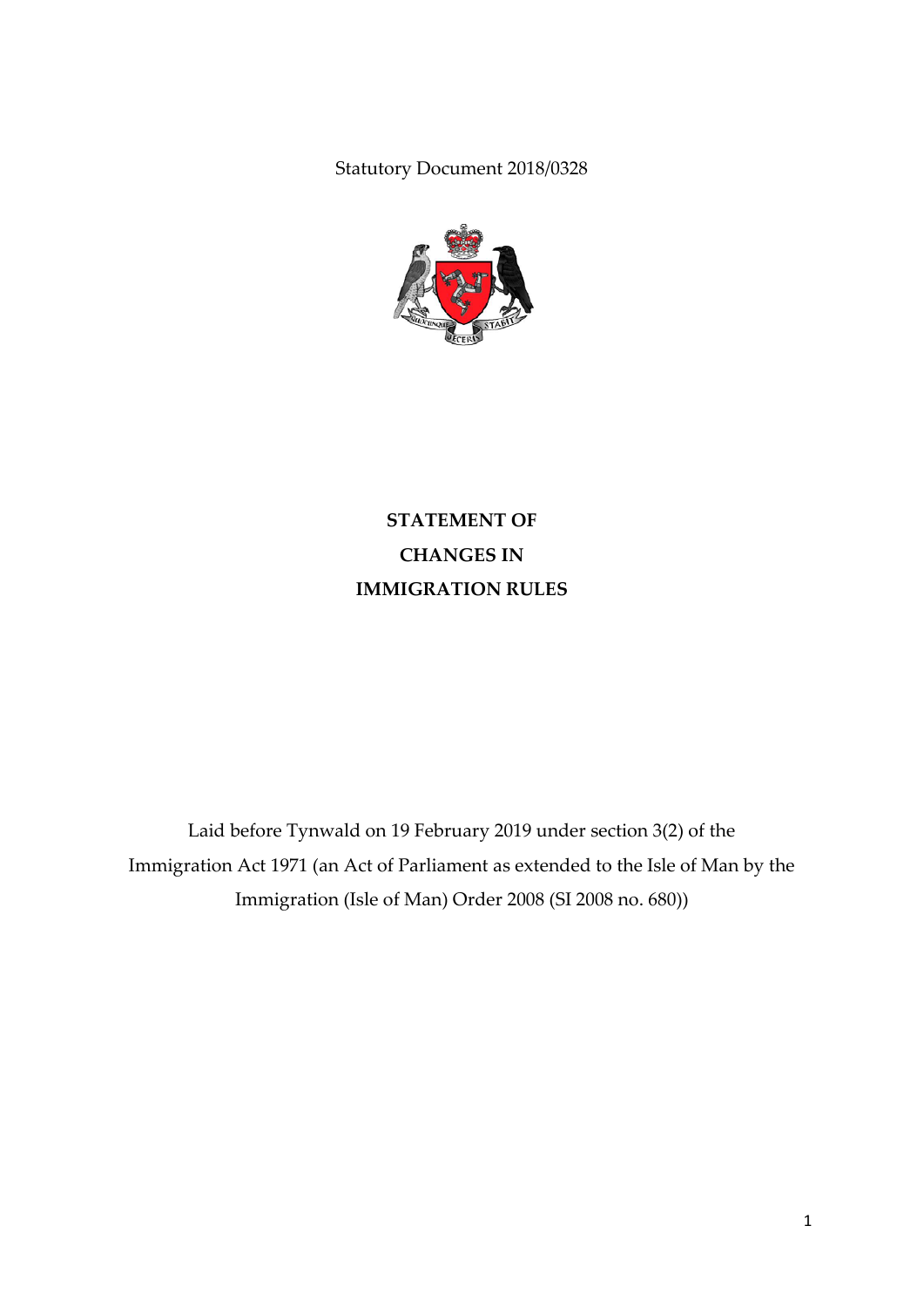The Council of Ministers has made the following changes to the Immigration Rules laid down by it as to the practice to be followed in the administration of the Immigration Act [1](#page-1-0)971<sup>1</sup> (of Parliament) as it has effect in the Isle of Man<sup>[2](#page-1-1)</sup> for regulating entry into and the stay of persons in the Isle of Man and contained in the Statement laid before Tynwald on  $17<sup>th</sup>$  May 2005<sup>[3](#page-1-2)</sup>.

All changes set out in this statement take effect from 31 January 2019.

#### **Changes to Interpretation**

- 1.1 In paragraph 6, amend the heading entry for "civil partner" to "civil partnership" and for "the Civil Partnership Act 2004 (an Act of Parliament)", substitute "the Civil Partnership Act 2011 (an Act of Tynwald)".
- 1.2 In paragraph 6, in the entry for "present and settled", delete "same-sex partner," on both occasions.
- 1.3 In paragraph 6, in the entry for "sponsor", delete "or same-sex partner".

#### **Changes to Part 1**

- 1.4 For paragraph 18, substitute "A person may resume their residence in the Isle of Man provided the Immigration Officer is satisfied that the person concerned:
	- (i) had indefinite leave to enter or remain in the Isle of Man when he or she last left; and
	- (ii) has not been away from the Isle of Man for more than 2 years; and
	- (iii) did not receive assistance from public funds towards the cost of leaving the Isle of Man; and
	- (iv) now seeks admission for the purpose of settlement.".
- 1.5 For paragraph 18A, substitute "Those who qualify to resume their residence in accordance with paragraph 18 do not need a visa to enter the Isle of Man.".
- 1.6 For paragraph 19, substitute "A person who does not benefit from the preceding paragraph by reason only of having been absent from the Isle of Man for more than two consecutive years, must have applied for, and been granted, indefinite leave to enter by way of entry clearance if the person can

<span id="page-1-1"></span><span id="page-1-0"></span> $^{1}$  1971 c.77<br> $^{2}$  See the Immigration (Isle of Man) Order (S.I. 2008 No 680)

<span id="page-1-2"></span> $3$  S.D. 62/05 amended by S.D.692/05, S.D. 442/06, S.D. 547/06, S.D. 781/06, S.D. 871/06, S.D. 124/07, S.D. 303/07, S.D. 534/07, S.D. 02/08, S.D. 500/08, GC 32/09, GC 35/09, GC 14/10, GC 26/10, GC 02/11, SD 518/11, SD 40/12, SD 0288/12, SD 0625/12, SD 0657/12, SD250/13, SD 302/13, SD 345/13 ,SD 2014/0004, SD 2014/0082, SD 2014/241, SD2014/314 , SD2014/324, SD2015/0265, SD2015/0386, SD2016/0092, SD2016/0175, SD5016/0211, SD2017/0066, SD2017/0183, SD2017/0314, SD2018/0084, and SD2018/0134.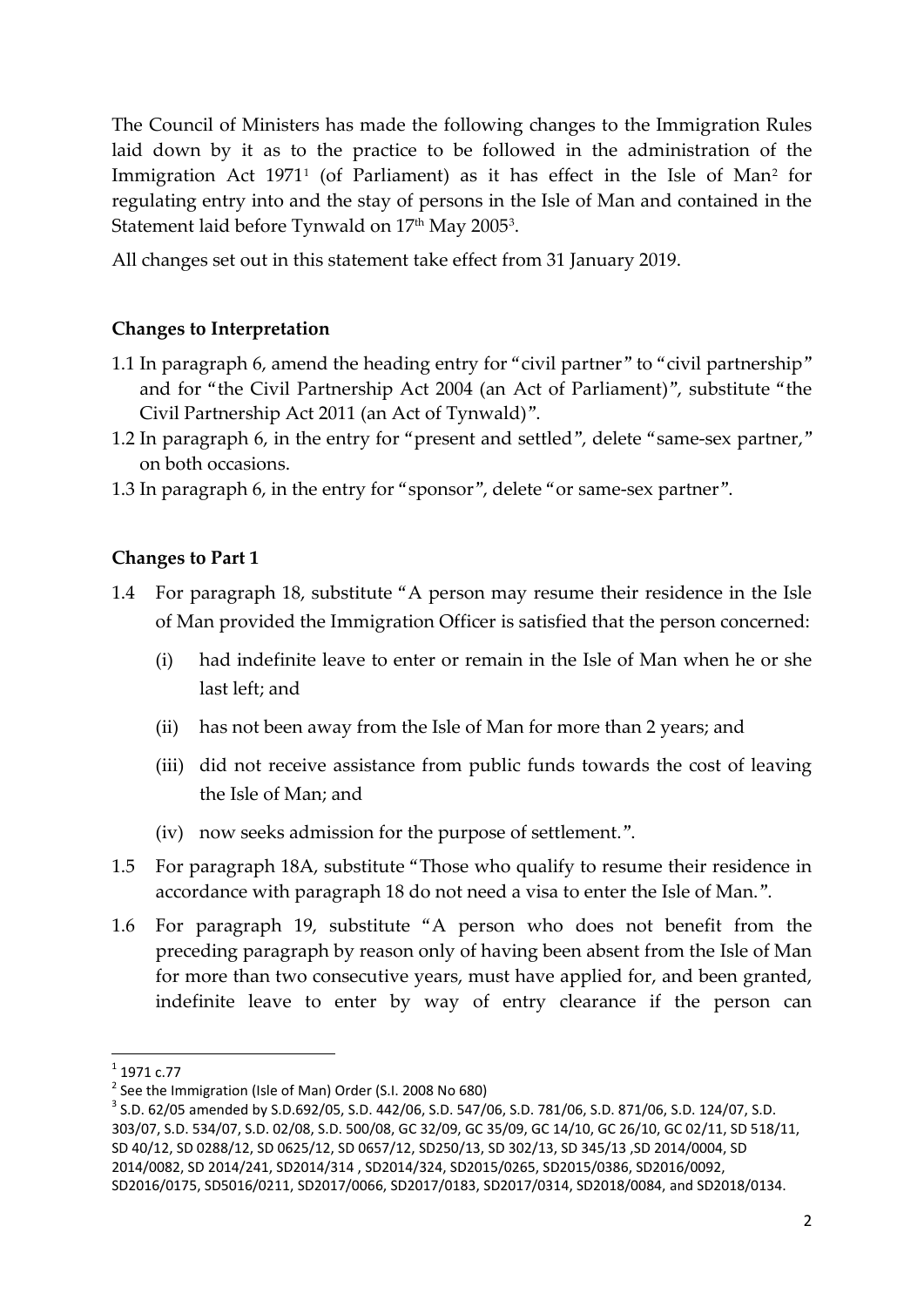demonstrate he or she has strong ties to the Isle of Man and intends to make the Isle of Man his or her permanent home.".

- 1.7 After paragraph 19, insert "19A. Sub paragraphs (ii) and (iii) of paragraph 18 shall not apply where a person who has indefinite leave to enter or remain in the Isle of Man accompanies on an overseas posting a parent, a spouse, civil partner or unmarried partner who is:
	- (i) a member of HM Forces serving overseas; or
	- (ii) a British citizen or is settled in the Isle of Man and
		- (a) a permanent member of HM Diplomatic Service;
		- (b) a comparable Isle of Man or United Kingdom based permanent staff member of the British Council;
		- (c) a permanent staff member of the UK Department for International Development; or
		- (d) a permanent Home Office employee.".
- 1.8 In paragraph 20, after "outside the common travel area", insert "if the leave was given for a period of six months or less or conferred by a visit visa".
- 1.9 For paragraph 24 substitute:

"The following:

- (i) a visa national;
- (ii) a non-visa national who is not a British national and is seeking entry for a period exceeding six months, or for a purpose for which prior entry clearance is required under these Rules;
- (iii) a British national without the right of abode who is seeking entry for a purpose for which prior entry clearance is required under these Rules.

must either:

- (i) produce to the Immigration Officer a valid passport or other identity document endorsed with an entry clearance, issued to them for the purpose for which they seek entry, which is still in force; or
- (ii) where they have been granted an entry clearance which was issued to them in electronic form for the purpose for which they seek entry and which is still in force, produce to the Immigration Officer a valid passport or other identity document.

Such a person will be refused leave to enter if they have no such current entry clearance. Any other person who wishes to ascertain in advance whether they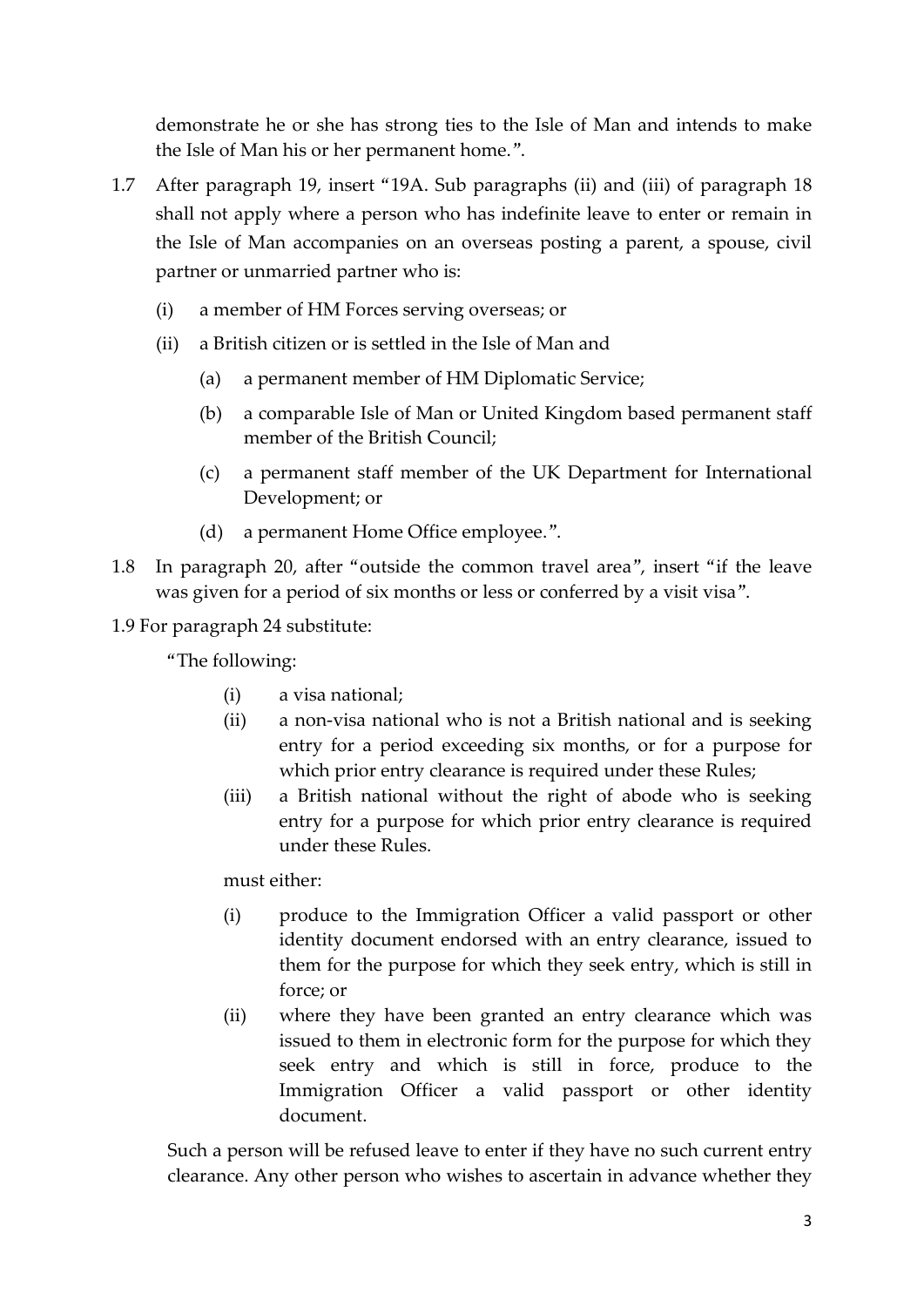are eligible for admission to the Isle of Man may apply for the issue of an entry clearance."

1.10 In paragraph 25, after "(for non-visa nationals).", insert "A visa or an entry certificate may be issued in electronic form.".

1.11 In paragraph 34A(vi)(b), delete "same-sex partner".

## **Changes to Part 4**

4.1 In paragraph 123, after "produce to the Immigration Officer", for "valid Isle of Man entry clearance for entry in this capacity or,", substitute "valid passport or other identity document and has entry clearance for entry in this capacity or,".

4.2 In paragraph 124, after "in relation to an application for leave to enter,", for "a valid Isle of Man entry clearance for entry in this capacity is not produced to the Immigration Officer on arrival or,", substitute "on arrival, a valid passport or other identity document is not produced to the Immigration Officer and the applicant does not have entry clearance for entry in this capacity or,".

4.3 In paragraph 126, after "produce to the Immigration Officer" for "a valid Isle of Man entry clearance for entry in this capacity or,", substitute "a valid passport or other identity document and has entry clearance for entry in this capacity or,".

4.4 In paragraph 127, after "in relation to an application for leave to enter", for "a valid Isle of Man entry clearance for entry in this capacity is not produced to the Immigration Officer on arrival", substitute "a valid passport or other identity document is not produced to the Immigration Officer on arrival and the applicant does not have entry clearance for entry in this capacity".

# **Changes to Part 5**

5.1 In paragraph 145, after "produce to the Immigration Officer, on arrival," for "a valid Isle of Man entry clearance for entry in this capacity" substitute "a valid passport or other identity document and has entry clearance for entry in this capacity".

5.2 In paragraph 146, after "is to be refused if", for "a valid Isle of Man entry clearance for entry in this capacity is not produced to the Immigration Officer on arrival" substitute "on arrival, a valid passport or other identity document is not produced to the Immigration Officer and the applicant does not have entry clearance for entry in this capacity".

5.3 In paragraph 159B, after "produce to the Immigration Officer, on arrival,", for "a valid Isle of Man entry clearance for entry in this capacity", substitute "a valid passport or other identity document and has entry clearance for entry in this capacity".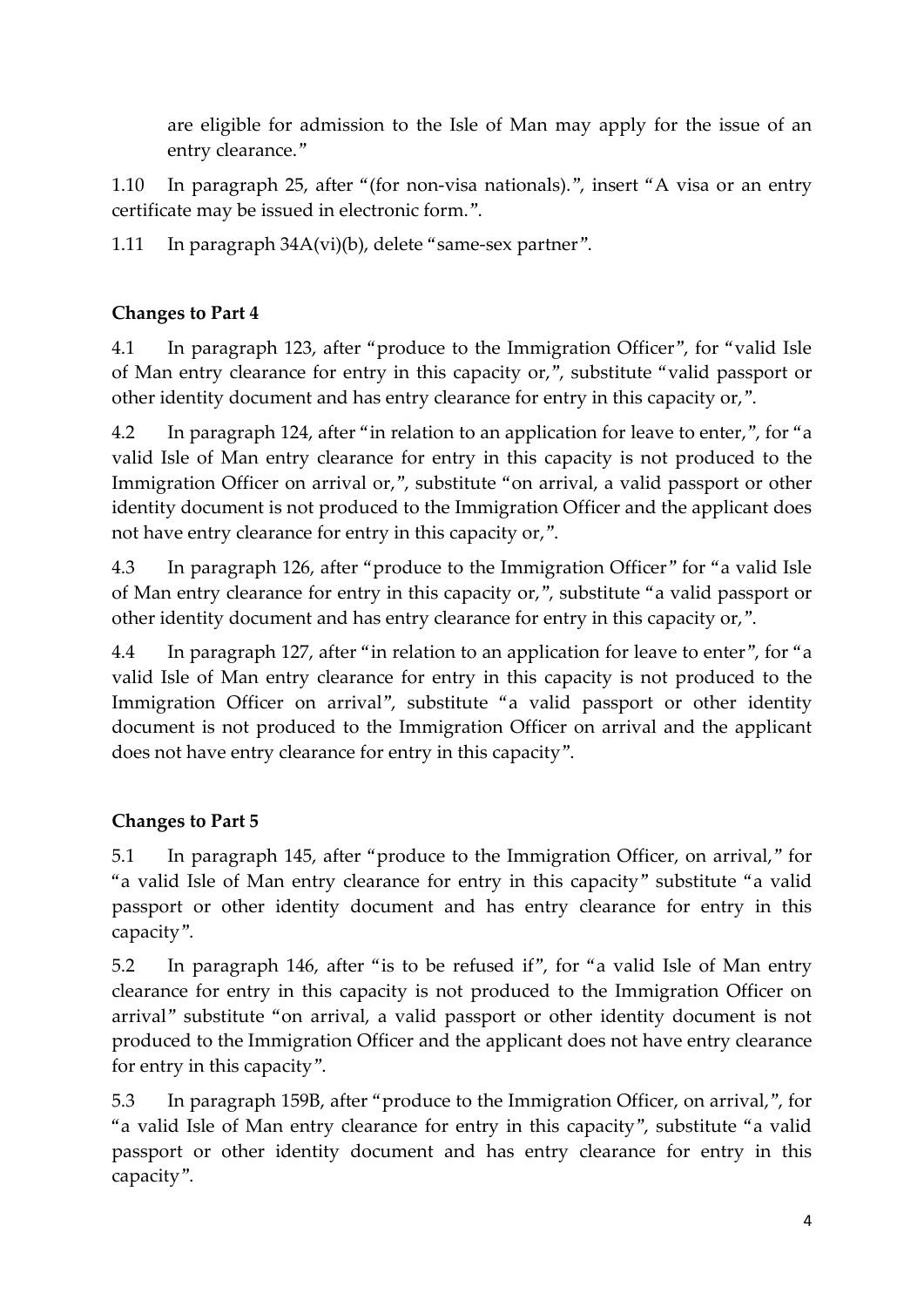5.4 In paragraph 159C, after "is to be refused if" for "a valid Isle of Man entry clearance for entry in this capacity is not produced to the Immigration Officer on arrival", substitute "on arrival, a valid passport or other identity document is not produced to the Immigration Officer and the applicant does not have entry clearance for entry in this capacity".

5.5 In paragraph 187, after "produce to the Immigration Officer, on arrival,", for "a valid Isle of Man entry clearance for entry in this capacity.", substitute "a valid passport or other identity document and has entry clearance for entry in this capacity.".

5.6 In paragraph 188, after "is to be refused if", for "a valid Isle of Man entry clearance for entry in this capacity is not produced to the Immigration Officer on arrival.", substitute "on arrival, a valid passport or other identity document is not produced to the Immigration Officer and the applicant does not have entry clearance for entry in this capacity.".

5.7 In paragraph 194(i), for "unmarried or same-sex partner", substitute "or unmarried partner".

5.8 In paragraph 194(ii), for "if an unmarried or same-sex partner", substitute "if an unmarried partner".

5.9 In paragraph 196A, for "unmarried or same-sex partner", substitute "or unmarried partner".

5.10 In paragraph 196D, for "unmarried or same-sex partner", substitute "or unmarried partner".

5.11 In paragraph 198(a)(i), after "on arrival,", for "a valid Isle of Man entry clearance for entry in this capacity;", substitute "a valid passport or other identity document and has entry clearance for entry in this capacity;".

5.12 In paragraph 198A(i), after "leave to enter,", for "a valid Isle of Man entry clearance for entry in this capacity is not produced to the Immigration Officer on arrival;", substitute "a valid passport or other identity document is not produced to the Immigration Officer on arrival and the applicant does not have entry clearance for entry in this capacity;".

## **Changes to Part 6A**

6A.1 In paragraph 245EE(b)(iii)(3), in "approved by the the Joint Committee for Postgraduate Training", delete the second "the".

6A.2 In paragraph  $245ZY(c)(iii)(8)$ , for "any appeal or administrative reivew", substitute "any appeal or administrative review".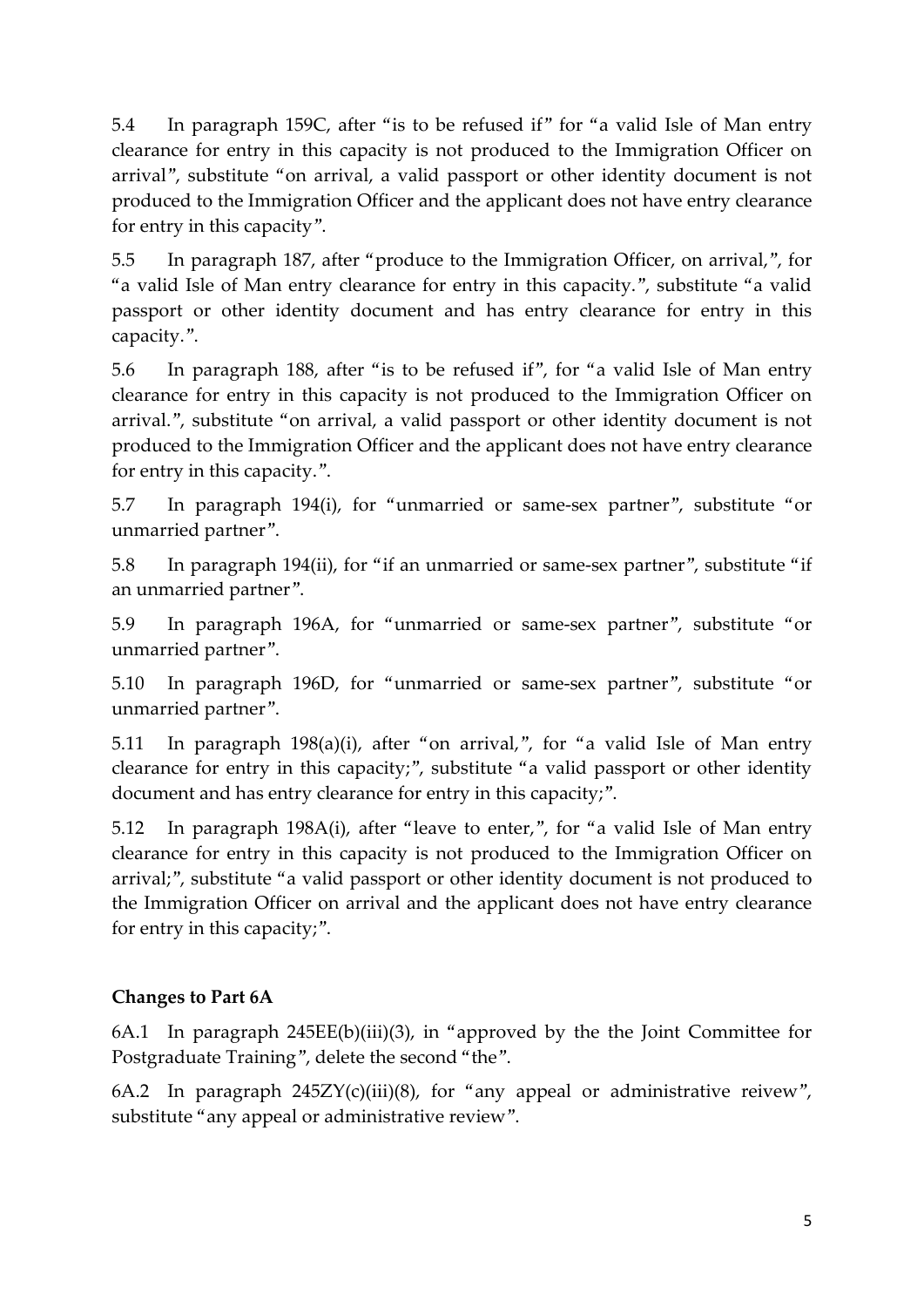#### **Changes to Part 7**

7.1 In paragraph 247, after "in the first instance,", for "provided that a valid Isle of Man entry clearance for entry in this capacity is produced to the Immigration Officer on arrival.", substitute "provided that on arrival a valid passport or other identity document is produced to the Immigration Officer and the applicant has entry clearance for entry in this capacity.".

7.2 In paragraph 248, after "is to be refused if", for "a valid Isle of Man entry clearance for entry in this capacity is not produced to the Immigration Officer on arrival.", substitute "on arrival, a valid passport or other identity document is not produced to the Immigration Officer and the applicant does not have entry clearance for entry in this capacity.".

7.3 In paragraph 248A(vii), for "unmarried partner or same-sex partner", substitute "or unmarried partner".

7.4 In paragraph 271(i), for "unmarried or same-sex partner", substitute "or unmarried partner".

7.5 In paragraph 271(ii), delete "or same-sex".

7.6 In paragraph 273A, for "unmarried or same-sex partner", substitute "or unmarried partner".

7.7 In paragraph 273D, for "unmarried or same-sex partner", substitute "or unmarried partner".

7.8 In paragraph 275(a)(i), after "leave to enter,", for "he is able to produce to the Immigration Officer, on arrival, a valid Isle of Man entry clearance for entry in this capacity;", substitute " on arrival, a valid passport or other identity document is produced to the Immigration Officer and the applicant has entry clearance for entry in this capacity;".

7.9 In paragraph 276, after "application for leave to enter," for "a valid Isle of Man entry clearance for entry in this capacity is not produced to the Immigration Officer on arrival,", substitute "on arrival, a valid passport or other identity document is not produced to the Immigration Officer and the applicant does not have entry clearance for entry in this capacity,".

7.10 In paragraph 276A0(iii), for "Lieutentant Governor", substitute "Lieutenant Governor".

## **Changes to Part 8**

8.1 In paragraph A280(d)(i), delete "same sex partner,".

8.2 In paragraph A280(e), for "unmarried partner or same-sex partner", substitute "or unmarried partner".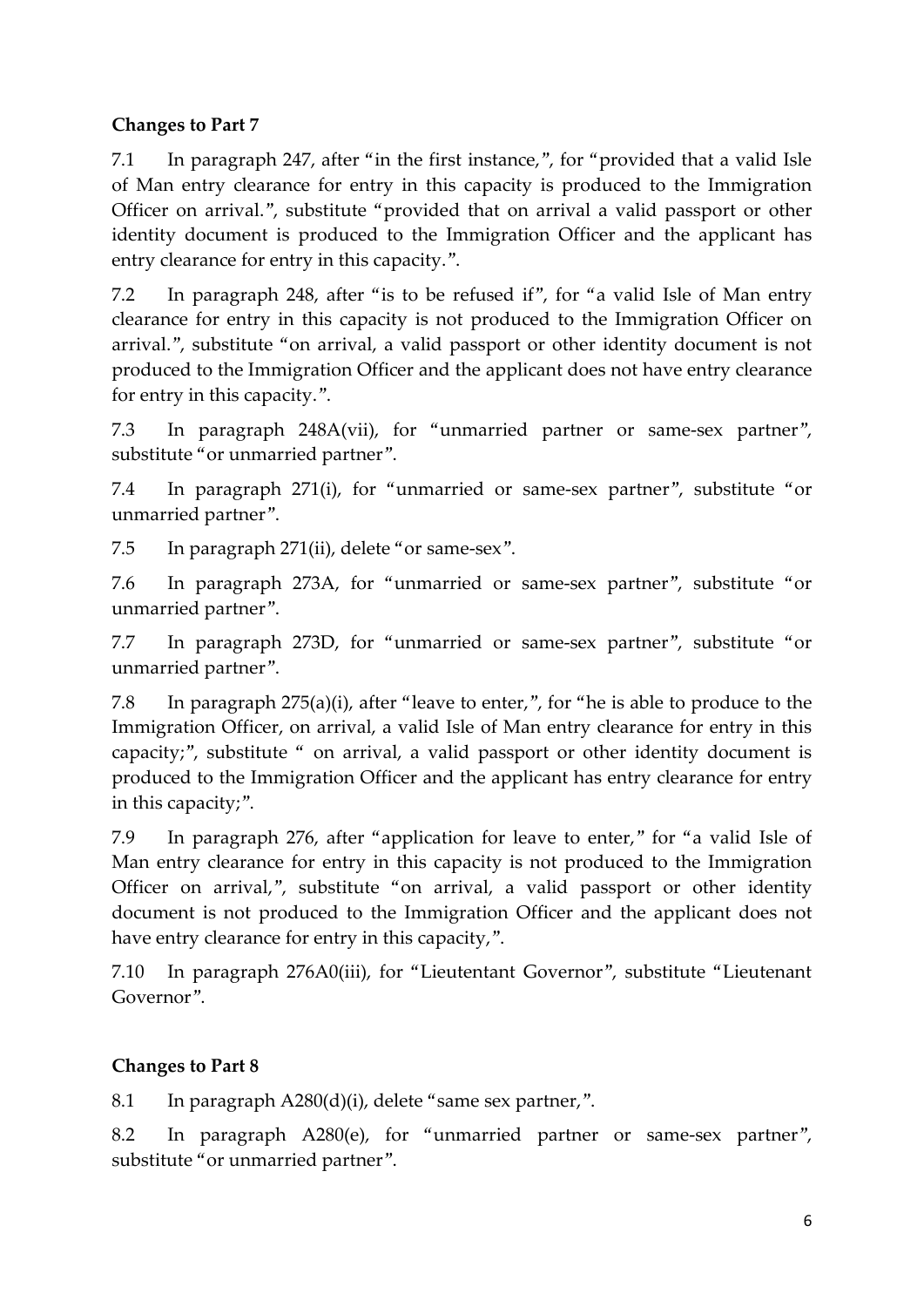8.3 In paragraph A280(g), delete "same sex partner,".

8.4 In paragraph A280A, for "unmarried partner or same-sex partner", substitute "or unmarried partner".

8.5 In paragraph 284, for "unmarried or same-sex partner", substitute "or unmarried partner".

8.6 In paragraph 287, on all occasions, for "unmarried or same-sex partner", substitute "unmarried partner".

8.7 In paragraph 289A, on all occasions delete "or same-sex partner".

8.8 In paragraph 291, after "to enable the marriage or civil partnership to take place" for "provided a valid Isle of Man entry clearance for entry in this capacity is produced to the Immigration Officer on arrival.", substitute, "provided that, on arrival, a valid passport or other identity document is produced to the Immigration Officer and the applicant has entry clearance for entry in this capacity.".

8.9 In paragraph 292, after "is to be refused if", for "a valid Isle of Man entry clearance for entry in this capacity is not produced to the Immigration Officer on arrival.", substitute, "on arrival, a valid passport or other identity document is not produced to the Immigration Officer and the applicant does not have entry clearance for entry in this capacity.".

8.10 In paragraph 295A(b)(i), for "unmarried or same-sex partner", substitute "unmarried partner".

8.11 In paragraph 295B, for "unmarried or same-sex partner", substitute "unmarried partner".

8.12 In paragraph 295D(i)(b), for "unmarried or same-sex partner", substitute "unmarried partner".

8.13 In paragraph 295G(i)(a), for "unmarried or same-sex partner", substitute "unmarried partner".

8.14 In paragraph 299, after "may be granted", for "provided a valid Isle of Man entry clearance for entry in this capacity is produced to the Immigration Officer on arrival.", substitute, "provided that, on arrival, a valid passport or other identity document is produced to the Immigration Officer and the applicant has entry clearance for entry in this capacity.".

8.15 In paragraph 300, after "is to be refused if" where it appears for the first time, for "a valid Isle of Man entry clearance for entry in this capacity is not produced to the Immigration Officer on arrival.", substitute, "on arrival, a valid passport or other identity document is not produced to the Immigration Officer and the applicant does not have entry clearance for entry in this capacity.".

8.16 In paragraph 302, after "able, on arrival, to produce to the Immigration Officer" for "a valid Isle of Man entry clearance for entry in this capacity."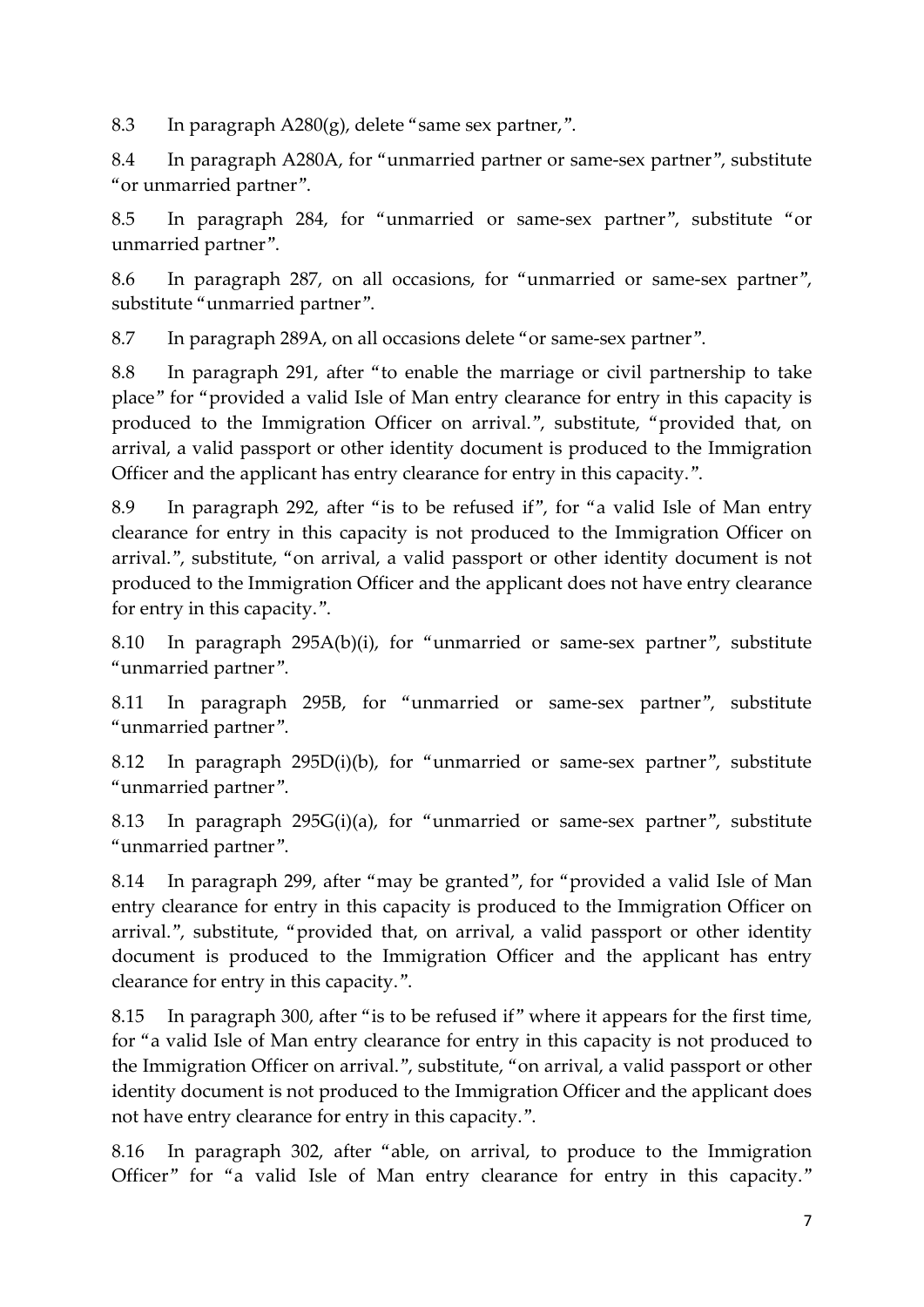substitute, "a valid passport or other identity document and the applicant has entry clearance for entry in this capacity.".

8.17 In paragraph 303, after "is to be refused if", for "a valid Isle of Man entry clearance for entry in this capacity is not produced to the Immigration Officer on arrival.", substitute, "on arrival, a valid passport or other identity document is not produced to the Immigration Officer and the applicant does not have entry clearance for entry in this capacity.".

8.18 In paragraph 303B, after "provided that", for "a valid Isle of Man entry clearance for entry in this capacity is produced to the Immigration Officer on arrival.", substitute, "on arrival a valid passport or other identity document is produced to the Immigration Officer and the applicant has entry clearance for entry in this capacity.".

8.19 In paragraph 303C, after "is to be refused if", for "a valid Isle of Man entry clearance for entry in this capacity is not produced to the Immigration Officer on arrival.", substitute, "on arrival, a valid passport or other identity document is not produced to the Immigration Officer and the applicant does not have entry clearance for entry in this capacity.".

8.20 In paragraph 312, after "provided", where it appears for the first time, for "a valid Isle of Man entry clearance for entry in this capacity is produced to the Immigration Officer on arrival.", substitute, "on arrival a valid passport or other identity document is produced to the Immigration Officer and the applicant has entry clearance for entry in this capacity.".

8.21 In paragraph 313, after "is to be refused if", where it appears for the first time, for "a valid Isle of Man entry clearance for entry in this capacity is not produced to the Immigration Officer on arrival.", substitute, "on arrival, a valid passport or other identity document is not produced to the Immigration Officer and the applicant does not have entry clearance for entry in this capacity.".

8.22 In paragraph 315, after "able, on arrival, to produce to the Immigration Officer" for "a valid Isle of Man entry clearance for entry in this capacity." substitute, "a valid passport or other identity document and has entry clearance for entry in this capacity.".

8.23 In paragraph 316, after "is to be refused if", where it appears for the first time, for "a valid Isle of Man entry clearance for entry in this capacity is not produced to the Immigration Officer on arrival.", substitute, "on arrival, a valid passport or other identity document is not produced to the Immigration Officer and the applicant does not have entry clearance for entry in this capacity.".

8.24 In paragraph 316B, after "able, on arrival, to produce to the Immigration Officer" for "a valid Isle of Man entry clearance for entry in this capacity." substitute, "a valid passport or other identity document and has entry clearance for entry in this capacity.".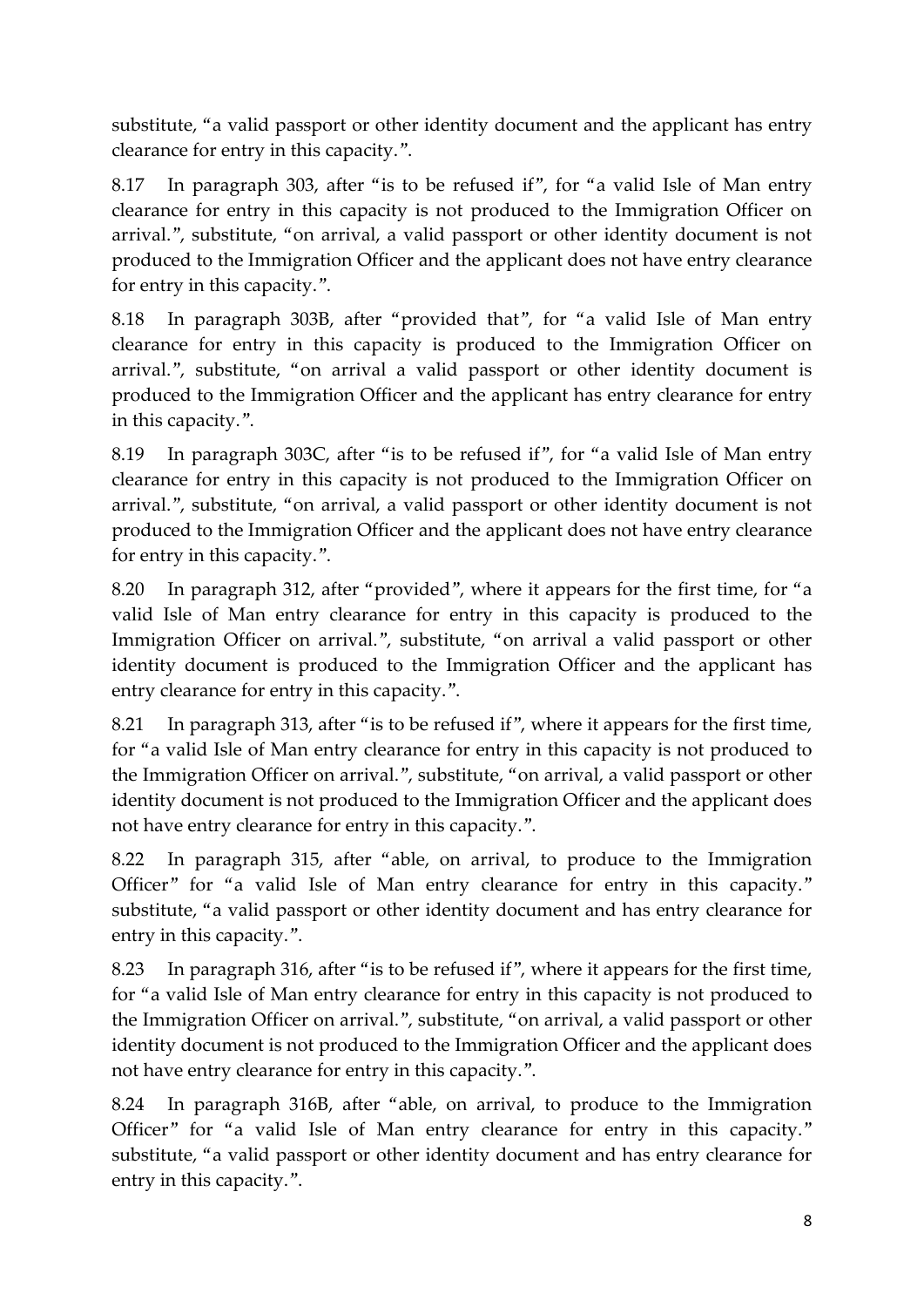8.25 In paragraph 316C, after "is to be refused if" for "a valid Isle of Man entry clearance for entry in this capacity is not produced to the Immigration Officer on arrival." substitute, "on arrival, a valid passport or other identity document is not produced to the Immigration Officer and the applicant does not have entry clearance for entry in this capacity.".

8.26 In paragraph 316E, after "able, on arrival, to produce to the Immigration Officer" for, "a valid Isle of Man entry clearance for entry in this capacity." substitute, "a valid passport or other identity document and has entry clearance for entry in this capacity.".

8.27 In paragraph 316F, after "is to be refused if" for "a valid Isle of Man entry clearance for entry in this capacity is not produced to the Immigration Officer on arrival." substitute, "on arrival, a valid passport or other identity document is not produced to the Immigration Officer and the applicant does not have entry clearance for entry in this capacity.".

8.28 In paragraph 318, after "provided", where it appears for the first time, for "a valid Isle of Man entry clearance for entry in this capacity is produced to the Immigration Officer on arrival.", substitute, "on arrival, a valid passport or other identity document is produced to the Immigration Officer and the applicant has entry clearance for entry in this capacity.".

8.29 In paragraph 319, after "is to be refused if", where it appears for the first time, for "a valid Isle of Man entry clearance for entry in this capacity is not produced to the Immigration Officer on arrival." substitute, "on arrival, a valid passport or other identity document is not produced to the Immigration Officer and the applicant does not have entry clearance for entry in this capacity.".

8.30 In paragraph 319A, for "unmarried or same-sex partner", substitute "or unmarried partner", and for "unmarried and same-sex partners", substitute "unmarried partners".

8.31 In paragraph 319C, for "unmarried or same-sex partner", substitute "or unmarried partner".

8.32 In paragraph 319C(c), for "unmarried or same-sex partner", substitute "unmarried partner".

8.33 In paragraph 319E, on all occasions for "unmarried or same-sex partner", substitute "or unmarried partner".

8.34 For paragraph 319J(e)(ii), substitute "the Relevant Points Based System Migrant parent, or the Relevant Worker Migrant parent, has and has had sole responsibility for the applicant's upbringing, or".

#### **Changes to Part 9**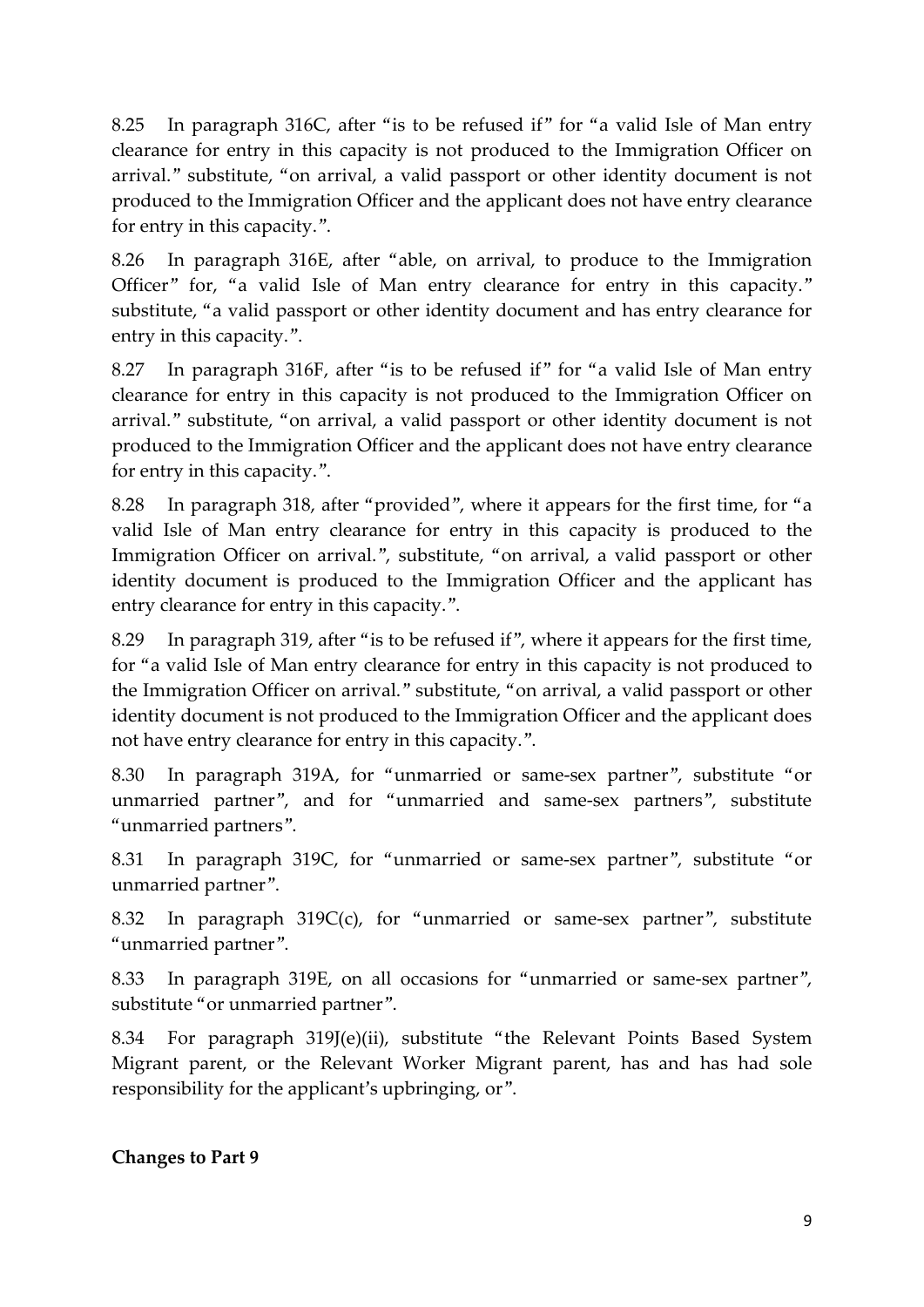9.1 In paragraph 320(5), after "to produce to the Immigration Officer a passport or other identity document" for "endorsed with a valid and current Isle of Man entry clearance issued for the purpose for which entry is sought", substitute "and to have entry clearance for the purpose for which entry is sought".

9.2 In paragraph 322 in the second heading, for "United Kingdom", substitute "Isle of Man".

9.3 For paragraph 323A(a), substitute "is to be curtailed if:

(i) in the case of a Tier 5 Migrant:

(1) the migrant fails to commence employment with the sponsor named on the Certificate of Sponsorship, or

(2) the migrant ceases, or will cease, the employment , volunteering, training or job shadowing (as the case may be) that the migrant has been sponsored to do, before the end date recorded on the Certificate of Sponsorship.

(ii) in the case of a Tier 4 Migrant:

(1) the migrant fails to commence studying with the sponsor named on the Confirmation of Acceptance of Studies, or

(2) the sponsor has excluded or withdrawn the migrant, or the migrant has withdrawn, from the course of studies, or

(2A) the migrant's course of study has ceased, or will cease, before the end date recorded on the Confirmation of Acceptance of Studies, or

(3) the sponsor withdraws their sponsorship of a migrant on the doctorate extension scheme, or

(4) the sponsor withdraws their sponsorship of a migrant who, having completed a pre-sessional course as provided in paragraph 120(b)(i) of Appendix A, does not have a knowledge of English equivalent to level B2 of the Council of Europe's Common European Framework for Language Learning in all four components (reading, writing, speaking and listening) or above."

9.4 In paragraph 323A(b)(iii), for "in the case of ora Tier 5 Migrant", substitute "in the case of a Tier 5 Migrant".

## **Changes to Part 10**

10.1 In paragraph 326(2)(iv), delete "or same sex".

**Changes to Appendices**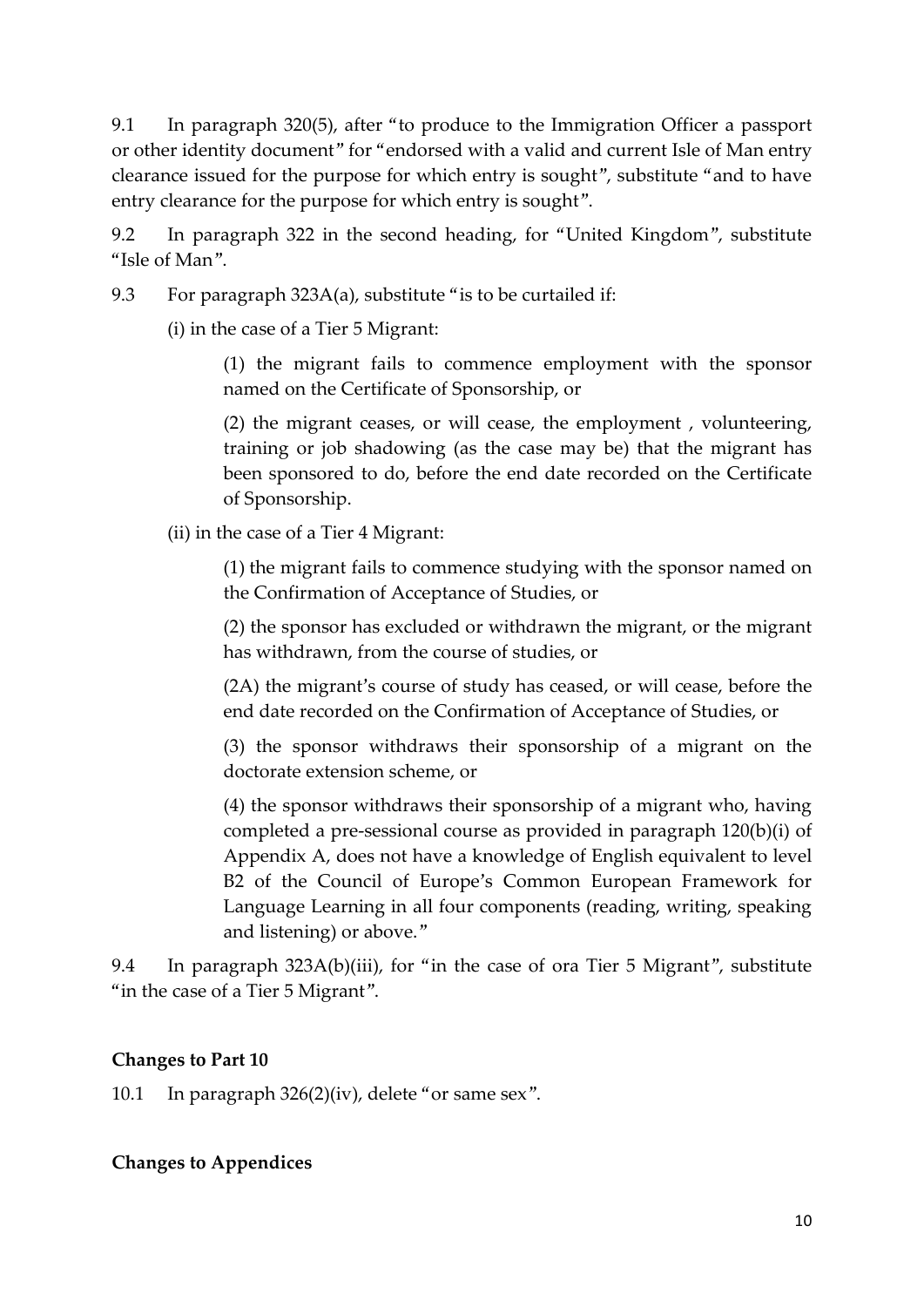### **Changes to Appendix A**

A1. In paragraph 5(a)(i), in "made to the the Home Office", delete the second "the".

A2. In the first row of Table 4, in paragraph  $(d)(1)$ , for "activity pursuant to a contract of service with a business other then his own", substitute "activity pursuant to a contract of service with a business other than his own".

A3. In the third row of Table 4, for "The money is disposable in the Isle of Man in the applicant is applying for leave to remain, and the money must be held in the Isle of Man," substitute "The money is disposable in the Isle of Man if the applicant is applying for leave to remain, and the money must be held in the Isle of Man.".

A4. In paragraph 61, on all occasions for "unmarried or same-sex partner", substitute "or unmarried partner".

A5. In paragraph 61-SD, for "as evidence of the relationship nd to show that the money", substitute "as evidence of the relationship and to show that the money".

A6. In paragraph 61-SD, on all occasions, for "unmarried or same-sex partner", substitute "unmarried partner".

A7. In paragraph 61-SD(a)(ii), for "unmarried nd same-sex relationships", substitute "unmarried relationships".

A8. In paragraph 64-SD, on all occasions, for "unmarried or same-sex partner", substitute "unmarried partner".

A9. In paragraph 64A-SD, on all occasions, for "unmarried or same-sex partner", substitute "unmarried partner".

A10. In paragraph 64A-SD(a)(ii)(7), delete "or same-sex partner".

A11. In paragraph 65-SD, on all occasions, for "unmarried or same-sex partner", substitute "unmarried partner".

# **Changes to Appendix C**

C1. In paragraph  $1B(a)(iv)$ , for "the statements must be be either", substitute "the statements must be either".

# **Changes to Appendix FM-SE**

FM-SE1. In paragraph S-EC.1.6., for "comply wih a requirement", substitute "comply with a requirement".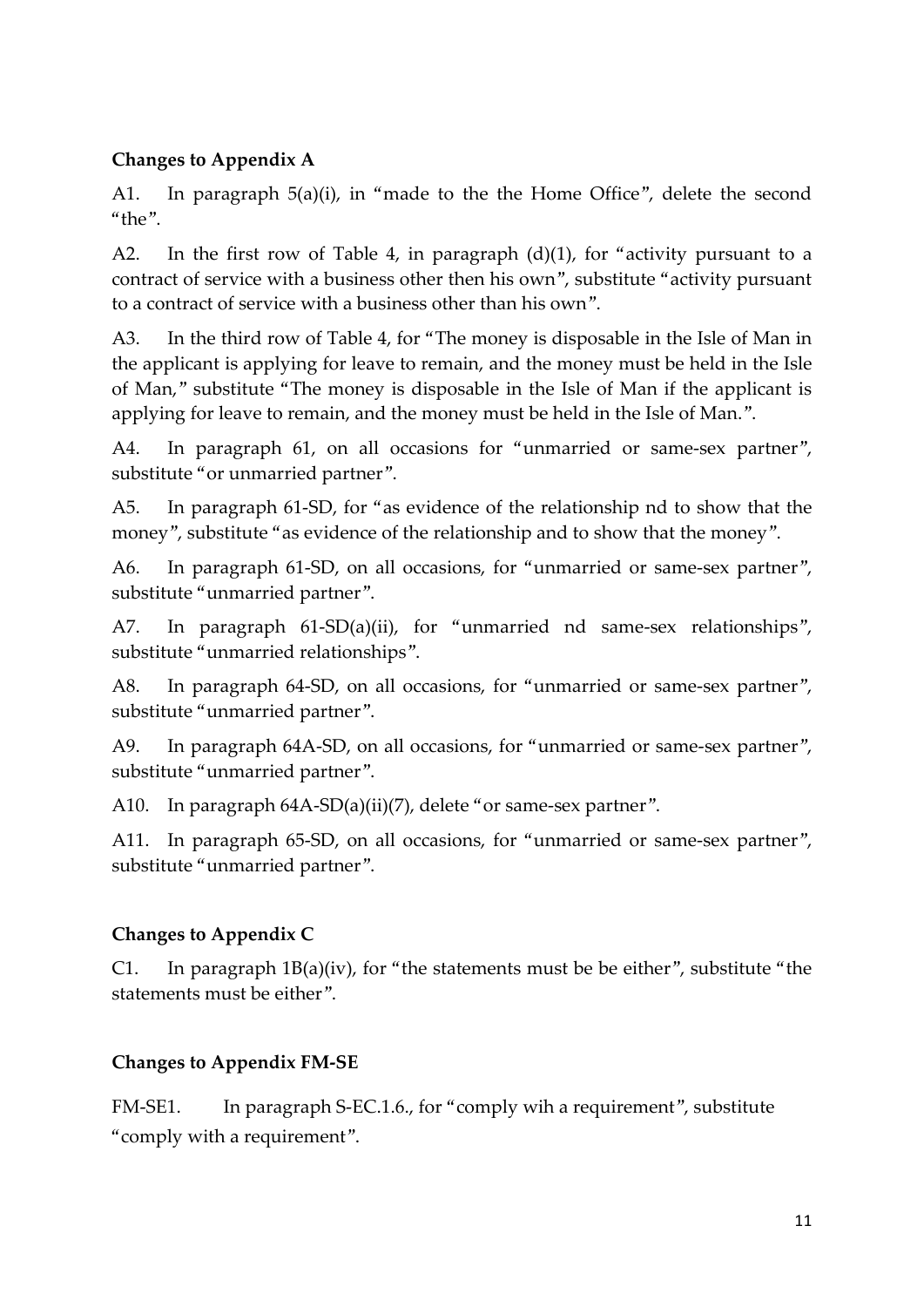FM-SE2. In paragraph 11A(d)(iv)(5), for "ubparagraphs", substitute "subparagraphs".

FM-SE3. In paragraph 19(b)(ii), for "deductable", substitute "deductible".

FM-SE4. In paragraph 32A, on both occasions, for "unmarried partner and same sex partner", substitute "and unmarried partner".

#### **Changes to Appendix H**

H1. In the list of countries, for "United Arab Emirites", substitute "United Arab Emirates".

#### **Changes to Appendix J**

J1. In Table 8, in the section for Workers in Film and Television, in the third row of Exemptions from advertising for those deemed to be making an additional contribution to the UK labour market, for "be providing key creative input and hava significant previous working relationship", substitute "be providing key creative input and have a significant previous working relationship".

#### **Changes to Appendix KoLL**

KoLL1. In paragraph 2.2, delete "(aa) includes speaking and listening;

(bb) is at ESOL Entry level 3, level 1, level 2 or level 3,

(cc) is regulated by the Office of Qualifications and Examinations Regulation (OFQUAL), the Welsh Government, the Council for Curriculum, Examinations and Assessment (CCEA), or the Governments of the Isle of Man or the Channel Islands and

(dd) is listed as an ESOL qualification on the Register of Regulated Qualifications, or

(vii) the applicant has passed in Scotland a National Qualification in English for Speakers of Other Languages at Scottish Credit and Qualifications Framework (SCQF) level 4, 5 or 6 awarded by the Scottish Qualifications Authority; or".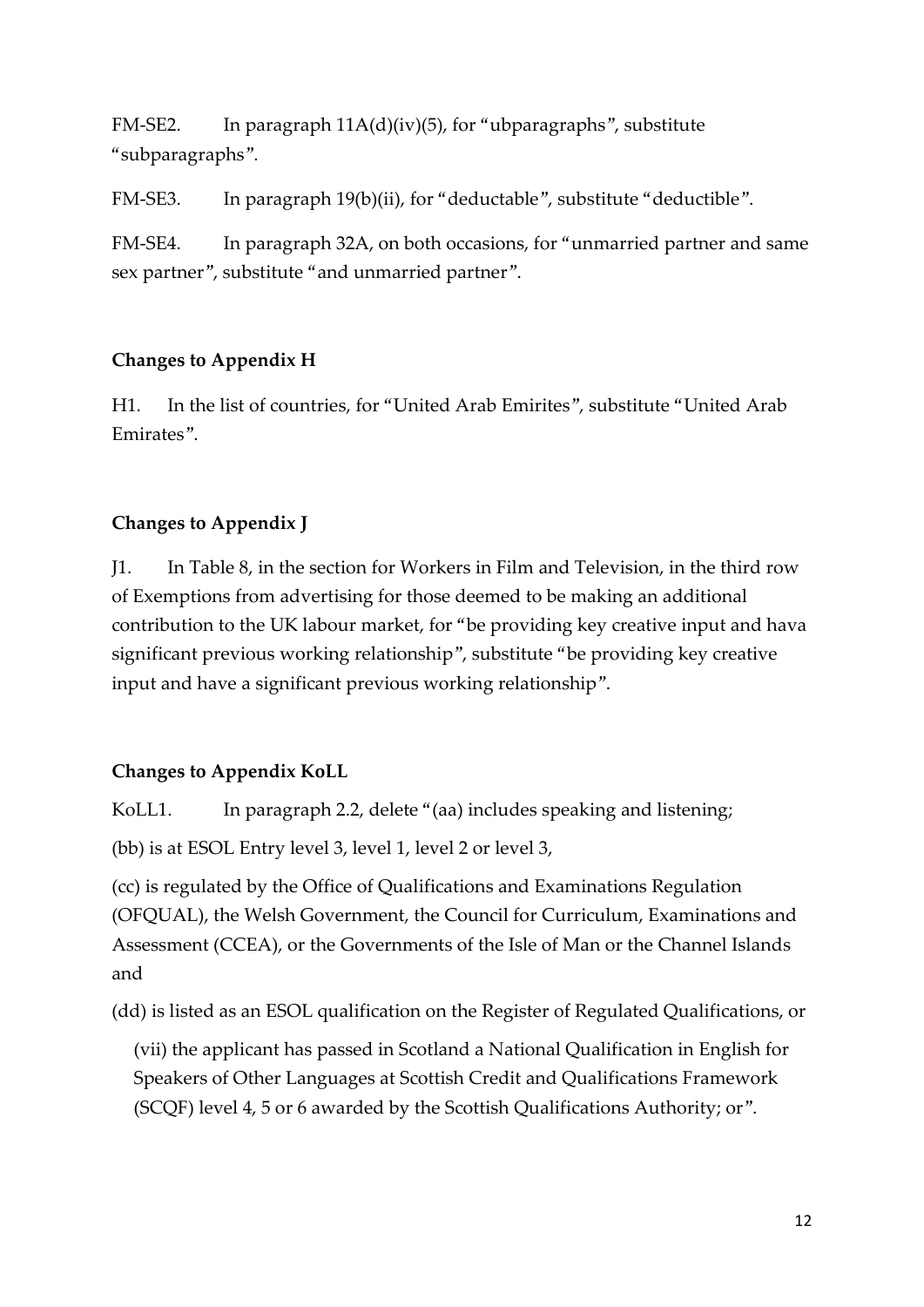#### **Changes to Appendix N**

N1. In the entry for Hanban Mandarin Teachers Scheme, for "classtooms" substitute "classrooms".

#### **Changes to Appendix V**

V1. In paragraph V1.2, after "leave to enter.", insert, "Appendix 1 of Appendix V sets out the format of visit visas that are valid for entry to the Isle of Man.".

V2. In paragraphs V3.7-V3.8, on all occasions, for "Isle of Man or Isle of Man", substitute "Isle of Man or United Kingdom".

V3. In paragraph V3.9, for "Isle of Man or UK", substitute "Isle of Man or United Kingdom".

V4. In Paragraph V7.4, after "A visa national must either hold", insert "a type of visit visa set out in paragraph V1.5(a) or (b) or".

V5. In Visitors Appendix 1, in the definition of "visit visa", after "in the holder's passport", insert, "but may be issued in electronic form".

V6. In Visitors Appendix 2, for the paragraph 12, substitute "An EVW Document is only valid if the required information has been submitted at least 48 hours before the holder departs on a flight or ship to the Isle of Man."

#### **Changes to Appendix W**

- W1. Before the definition of "Confirmation of Employment", insert: ""Building society pass books" must:
	- (a) clearly show:
		- (i) the applicant's name,
		- (ii) the applicant's account number,
		- (iii) the financial institution's name,
		- (iv) the financial institution's logo, and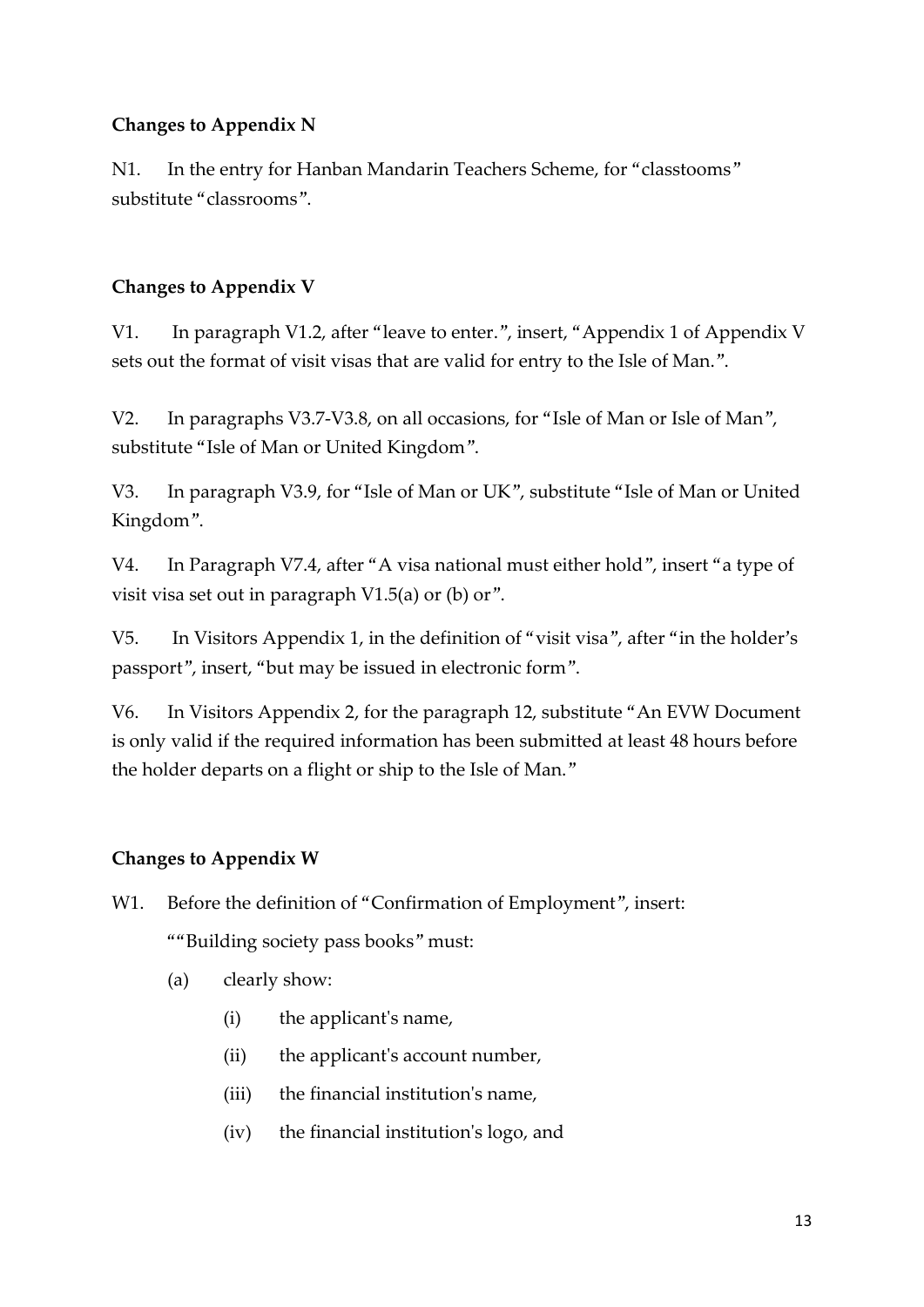(v) transactions by the Employer covering the period no earlier than one calendar year before the date of the application, including receipt of the amount shown on the specified payslip as at (a),

and

- (b) be either:
	- (i) the original pass book, or

(ii) a photocopy of the pass book which has been certified by the issuing building society on headed paper, confirming the pass book provided is authentic."

W2. At the end of the current definition of "Confirmation of Employment", insert "Where an applicant was issued a Certificate of Sponsorship prior to 06 April 2018 and has not subsequently been issued a Confirmation of Employment, references to a Confirmation of Employment should be read as if this were a reference to a Certificate of Sponsorship.".

W3. After the definition of "Confirmation of Employment", insert "**"Continuous period of 5 years in the Isle of Man"** means residence in the Isle of Man for an unbroken period with valid leave, and for these purposes a period shall not be considered to have been broken where:

- (a) the applicant has been absent from the Isle of Man for a period of 180 days or less in any of the five consecutive 12 month periods preceding the date of the application for leave to remain, except that any absence from the Isle of Man for the purpose of assisting with the Ebola crisis which began in West Africa in 2014 shall not count towards the 180 days, if the applicant provides evidence that this was the purpose of the absence(s) and that his Employer agreed to the absence(s);
- (b) the applicant has existing limited leave to enter or remain upon their departure and return except that where that leave expired no more than 28 days prior to a further application for entry clearance, that period and any period pending the determination of an application made within that 28 day period shall be disregarded; and
- (c) the applicant has any period of overstaying between periods of entry clearance, leave to enter or leave to remain of up to 28 days and any period of overstaying pending the determination of an application made within that 28 day period disregarded.
- (d) For the purposes of Appendix W, time spent with valid leave in the Bailiwick of Guernsey, the Bailiwick of Jersey or the United Kingdom in a category equivalent to any of the categories set out in paragraph 2.4(2)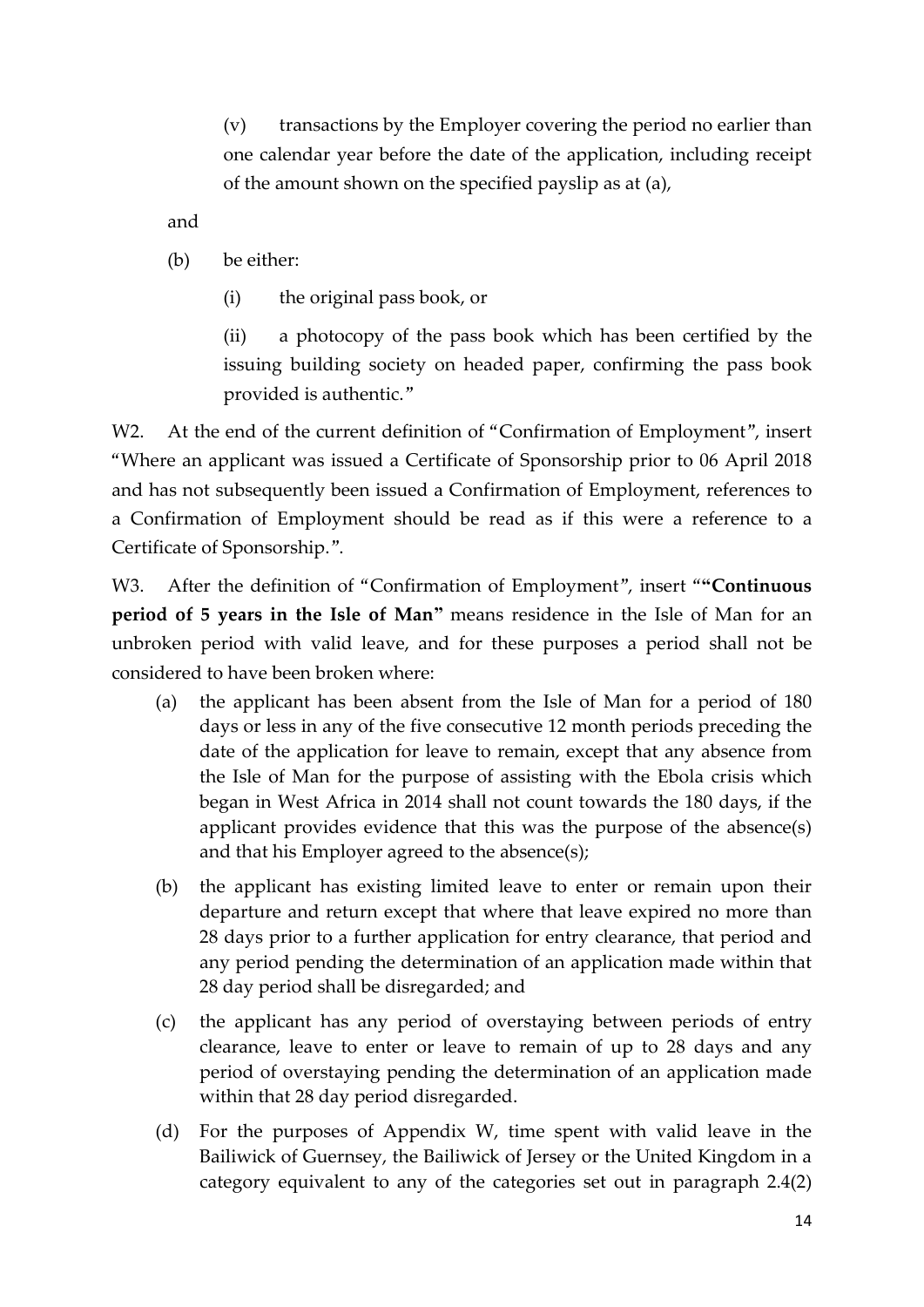may be included in the continuous period of 5 years' lawful residence, provided that:

- (i) any such leave as a Work Permit Holder or as a Tier 2 Migrant was for employment, and
- (ii) the most recent period of leave was granted in the Isle of Man as a Worker Migrant. In any such case, references to the "Isle of Man" in paragraph 1.2 of this Appendix shall include a reference to the Bailiwick of Guernsey, Bailiwick of Jersey or the United Kingdom, as the case may be."
- W4. After the definition for "length of the period of engagement", insert:

""Payslips" must be original formal payslips issued by the employer and showing the employer's name covering the full specified period, including the month preceding the date of application.

"Personal bank" and "building society statements" must:

(a) be the applicant's most recent statements,

(b) be dated no earlier than one calendar year before the date of the application,

- (c) clearly show:
	- (i) the applicant's name,
	- (ii) the applicant's account number,
	- (iii) the date of the statement,
	- (iv) the financial institution's name,
	- (v) the financial institution's logo, and

(vi) transactions by the Employer covering the period no earlier than one calendar year before the date of the application, including receipt of the amount shown on the payslip provided under paragraph (a),

- (d) be either:
	- (i) printed on the bank's or building society's letterhead,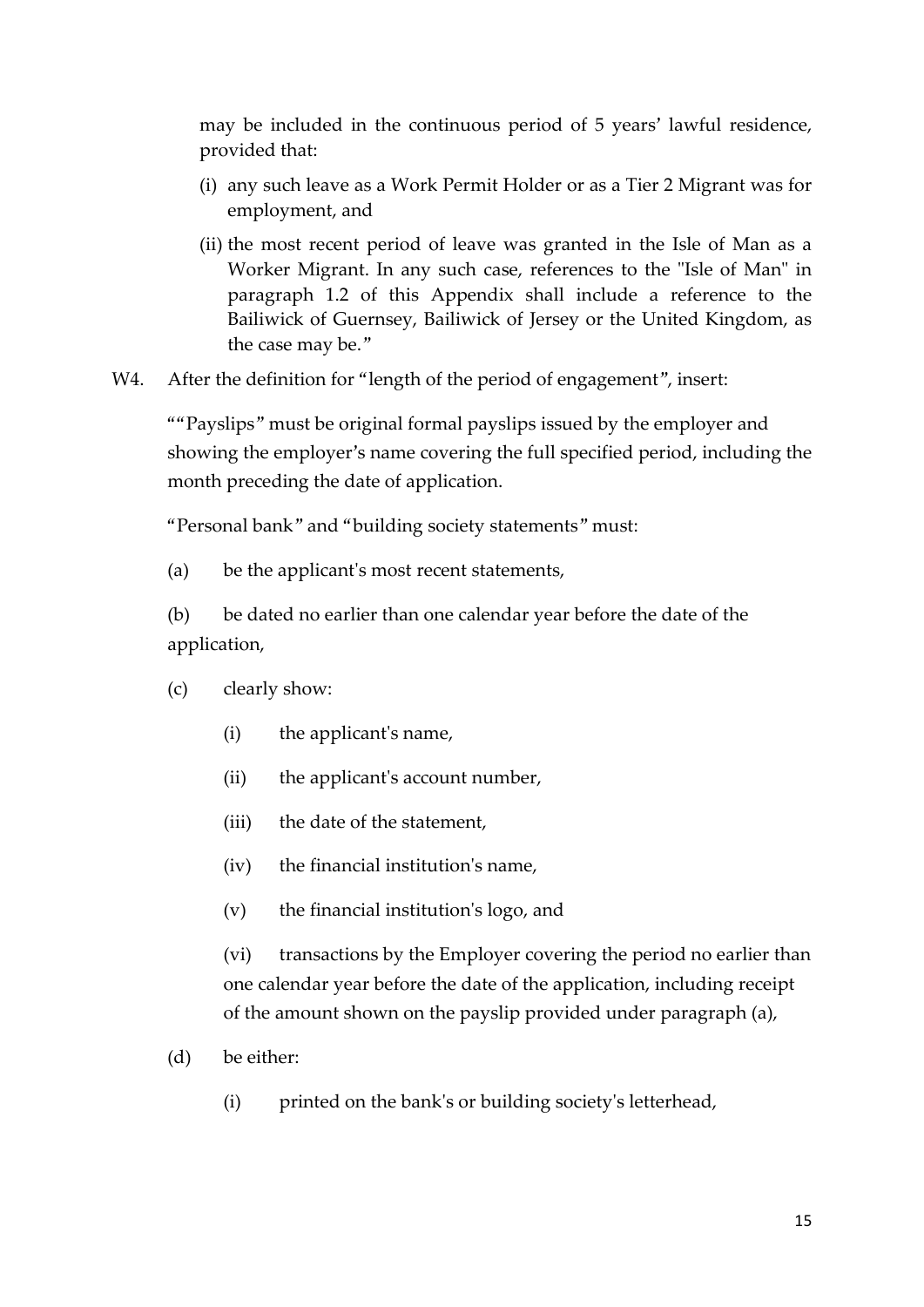(ii) electronic bank or building society statements, accompanied by a supporting letter from the bank or building society, on headed paper, confirming the statement provided is authentic, or

(iii) electronic bank or building society statements, bearing the official stamp of the bank or building society on every page."

W5. In paragraph 1.1(3), for "Where the applicant is applying for Indefinite Leave to Remain under Part 2 or 3", substitute "Where the applicant it applying for Further Leave to Remain or Indefinite Leave to Remain under Part 2 or 3".

W6. For paragraph 1.1.1(1), substitute "The Specified Documents referred to in paragraph 1.1(3) above to provide evidence that the Worker Migrant or Worker (intra Company Transfer) Migrant will be or has been paid an appropriate salary are:

- (a) all annual self-assessment tax return(s) filed with the Isle of Man Treasury (a copy or print-out) covering the period of the last grant of leave immediately preceding the application being considered;
- (b) where the annual self-assessment tax return is not yet due for filing, original official payslips from their sponsor covering the period of employment from the date of last filed tax return to the date of filing the application are to be provided, clearly showing the salary and tax paid during the period of the last grant of leave; and
- (c) one of the following showing that the income from the Employment recorded in any Confirmation of Employment used in support of the grant of leave immediately before the date of this application has been paid into an account in the name of the applicant, or in the name of the applicant and their partner jointly, for the period immediately before the date of this application:
	- (i) personal bank statements;
	- (ii) building society statements; or
	- (iii) a building society pass book.".
- W7. Delete paragraph 1.1.1(2).

W8. Delete paragraph 1.1.1(3).

W9. For paragraph 1.1.1(4), substitute "Where the applicant is not being paid the appropriate salary in paragraph 1.1 due to the applicant having a period of maternity, paternity, or adoption leave, or other significant period of absence: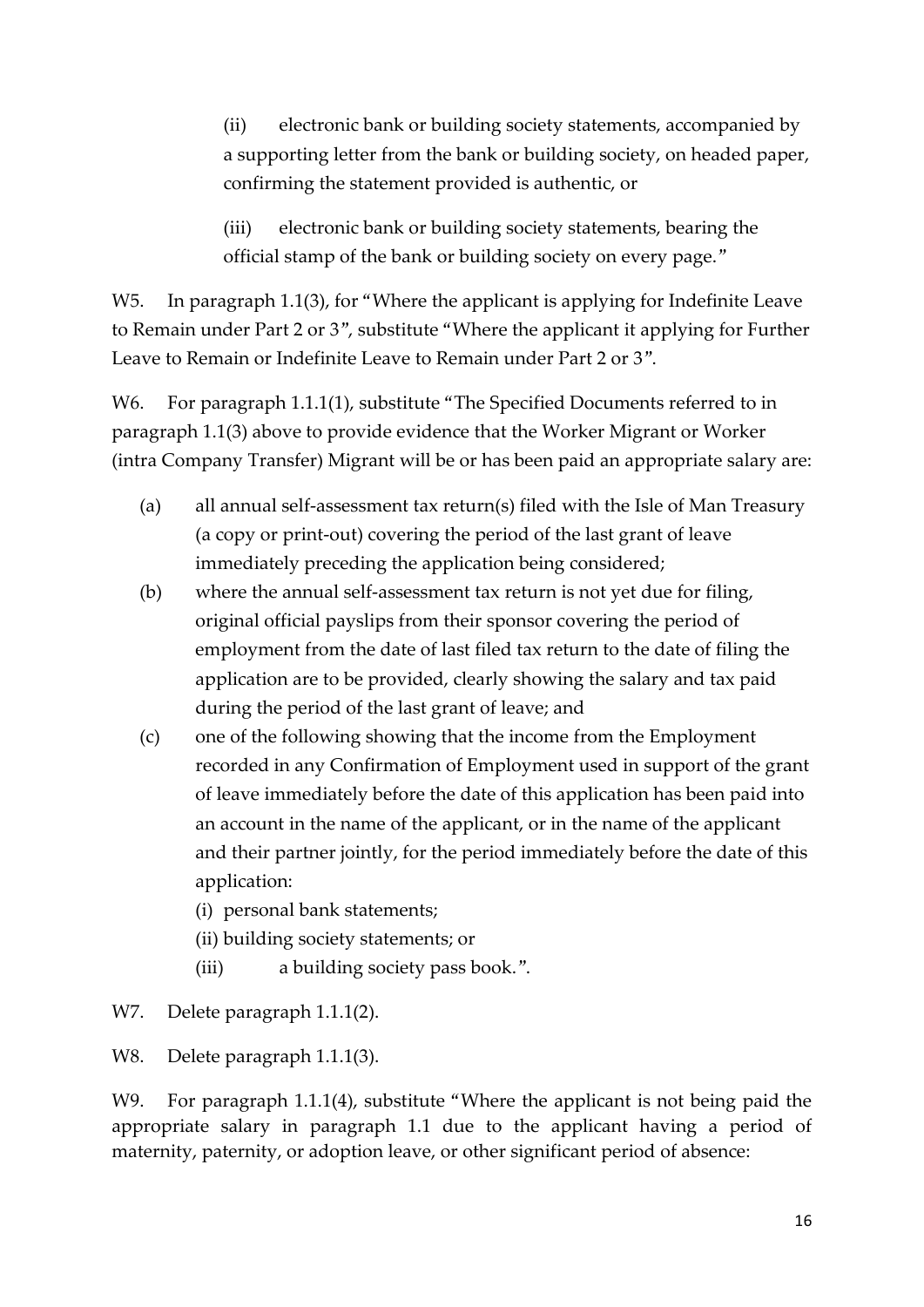- (a) Payslips must be:
	- (i) original formal payslips issued by the employer and showing the employer's name covering the full specified period of employment, including the month preceding the date of application, the applicant's payslip from the month immediately preceding the leave,
	- (ii) the applicant's payslips for each month of the period of the leave, and
	- (iii) comply with the definition of payslip.
- (b) Personal bank or building society statements must be:
	- (i) the applicant's statement from the month immediately preceding the leave,
	- (ii) the applicant's statements for each month of the period of the leave, and

(iii) comply with the definitions of personal bank or building society statements."

W10. Delete paragraph 1.2.

W11. After paragraph 2.2.1(4)(c), insert "(d) The applicant must within 10 working days notify the Immigration Service when:

- (i) they cease working for the employer named on the Confirmation of Employment; or
- (ii) any other changes specified in Part 5.1 are made.".

W12. In the opening to paragraph 2.3, for "If the applicant meets these requirements, entry clearance will be granted", substitute "If the applicant meets these requirements, further leave to remain will be granted".

W13. For paragraph 2.3(6) substitute "Where renewing leave as a Worker Migrant, or where the applicant's previous leave was as a Worker (Intra Company Transfer) Migrant, the applicant must provide the Specified Documents at paragraph 1.1.1 of this Appendix in order to evidence that they have been paid the salary shown on the Confirmation of Employment, for the whole period of the grant of leave immediately prior to this application. Where an applicant has changed employment through the period of the most recent grant of leave, evidence must be provided to show they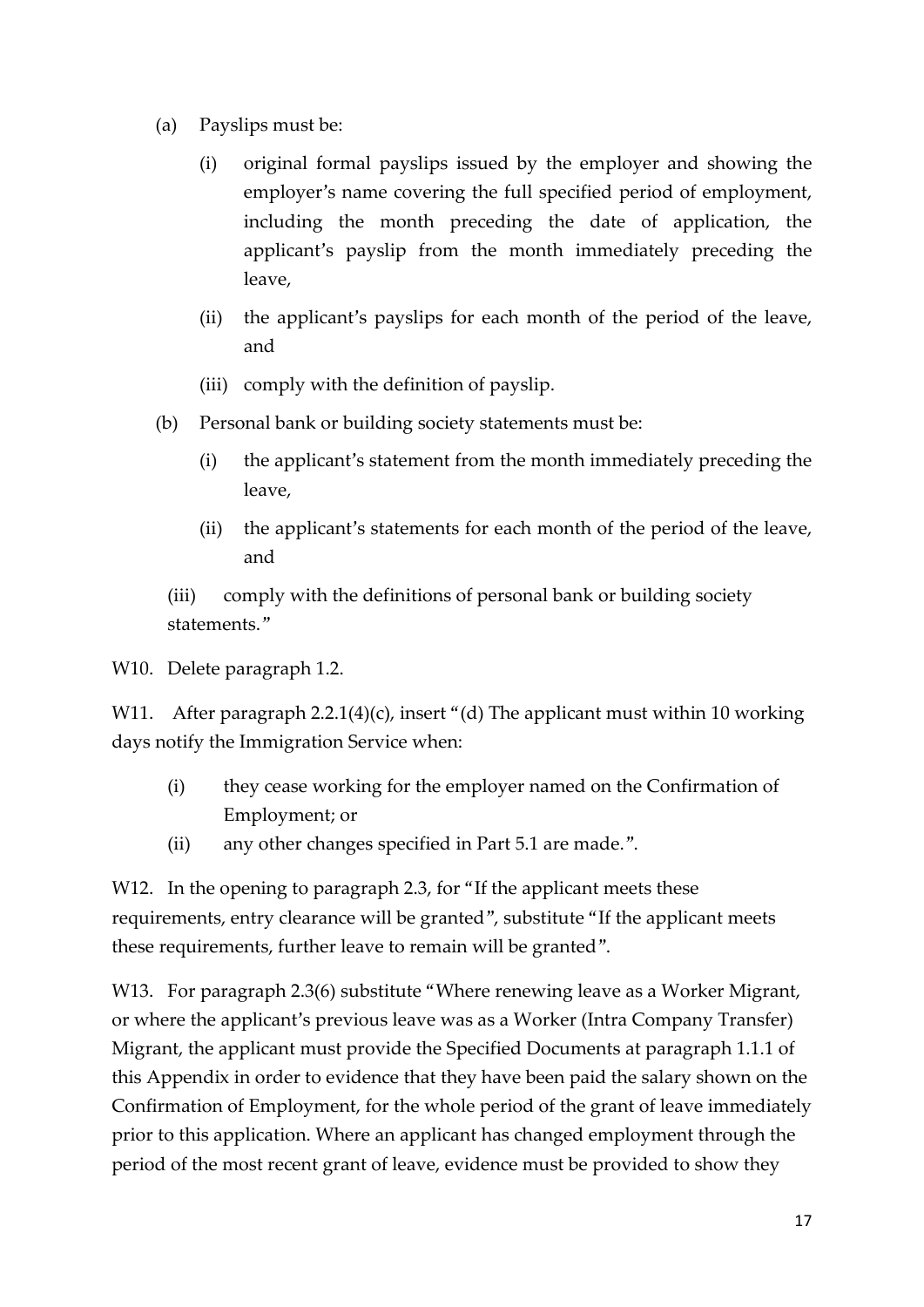have been paid the salary shown in each Confirmation of Employment used in connection with the most recent grant of leave."

W14. In paragraph 2.3(7), for "Where any changes to the applicant's employment have been made", substitute "Where renewing leave as a Worker Migrant, or where the applicant's previous leave was as a Worker (Intra Company Transfer) Migrant, any changes to the applicant's employment have been made".

W15. In paragraph 2.3(10)(b)(i), insert "or" at the end of subsection (ii), and delete the "or" at the beginning of subsection (iii).

W16. For the wording of paragraph 2.3.1(1), substitute "The Specified Documents" required by paragraph 2.3(6) are set out in paragraph 1.1.1.".

W17 In paragraph 2.3.2, after 2.3.2(4)(d), insert "(e) The applicant must within 10 working days notify the Immigration Service if:

- (i) they cease working for the employer named on the Confirmation of Employment; or
- (ii) any other changes specified in Part 5.1 are made."

W18. In the first paragraph of 2.4, delete "in addition to the general requirements for indefinite leave to remain set out in paragraph 1.2".

W19. In paragraph 2.4(3), for the current wording of (a) and (b), substitute "(a) that the employer will continue to employ the applicant in the employment stated in the most recent Confirmation of Employment, for the foreseeable future,

(b) the amount of gross annual salary that will be paid by the employer and that this salary will be paid to the applicant for the foreseeable future"

W20. For paragraph 2.4(7), substitute "The applicant must provide the Specified Documents at paragraph 1.1.1. of this Appendix in order to evidence that they have been paid the salary shown on the Confirmation of Employment, for the whole period of the grant of leave immediately prior to this application. Where an applicant has changed employment through the period of the most recent grant of leave, evidence must be provided to show they have been paid the salary shown in each Confirmation of Employment used in connection with the most recent grant of leave."

W21. Delete paragraph 2.4(9).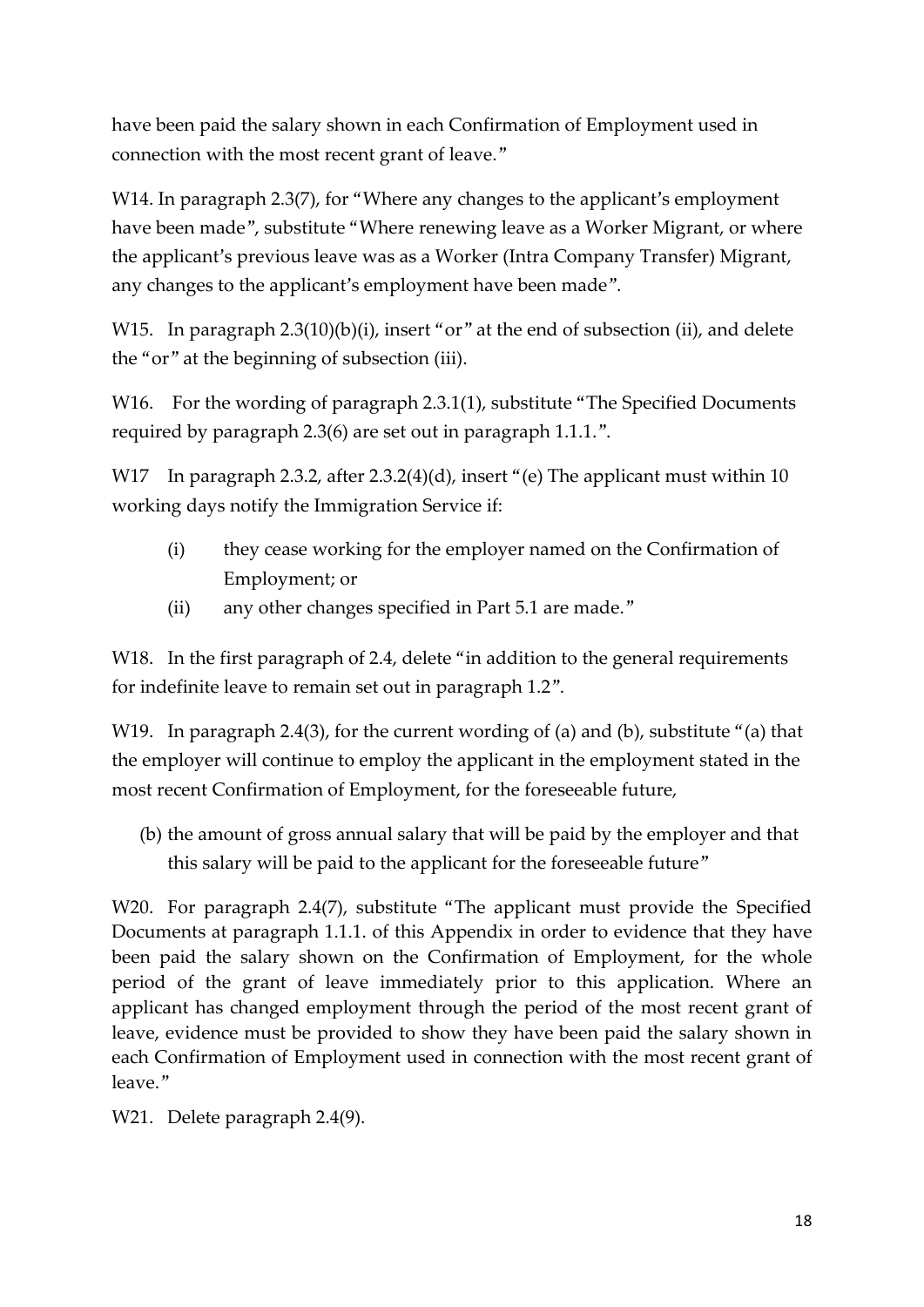W22. After paragraph 2.4(9), insert "(10) Except for periods where the applicant had leave as a Tier 1(Investor) Migrant, a Tier 1(Entrepreneur) Migrant, a Tier 1 (Exceptional Talent) Migrant or a highly skilled migrant, any absences from the Isle of Man during the five years must have been for a purpose that is consistent with the applicant's basis of stay here, including paid annual leave, or for serious or compelling reasons.

(11) The applicant must:

- (a) provide the Specified Documents in paragraph 1.1.1 as evidence of the appropriate salary; and
- (b) if applicable, provide the Specified Documents in paragraph 1.1.1 and give reasons for the absences set out in paragraph (10)."

W23. For paragraph 2.4.1(1)(a), substitute "The Specified Documents required by paragraph 2.4(7) are set out in paragraph 1.1.1.".

W24. At the end of paragraph 3.1, insert "New entrants to this route cannot gain indefinite leave to remain. Any time spent on this route will not count towards the minimum continuous residence requirements of other routes that do lead to indefinite leave to remain."

W25. After paragraph 3.2.1(3)(c), insert "(d) the applicant must within 10 working days notify the Immigration Service when:

- (i) they cease working for the employer named on the Confirmation of Employment; or
- (ii) any other changes specified in Part 5.1 are made."

W26. For paragraph 3.3(4), substitute "The applicant must provide the Specified Documents at paragraph 1.1.1 of this Appendix in order to evidence that they have been paid the salary shown in the Confirmation of Employment for the whole period of the grant of leave immediately prior to this application. Where an applicant has changed employment through the period of the most recent grant of leave, evidence must be provided to show they have been paid the salary shown in each Confirmation of Employment used in connection with the most recent grant of leave."

W27. For paragraph 3.3.1(1), substitute "The Specified Documents required by paragraph 3.3(4) are set out in paragraph 1.1.1."

W28. In paragraph 3.3.2(4), after subparagraph (c) insert "(d) the applicant must within 10 working days notify the Immigration Service when: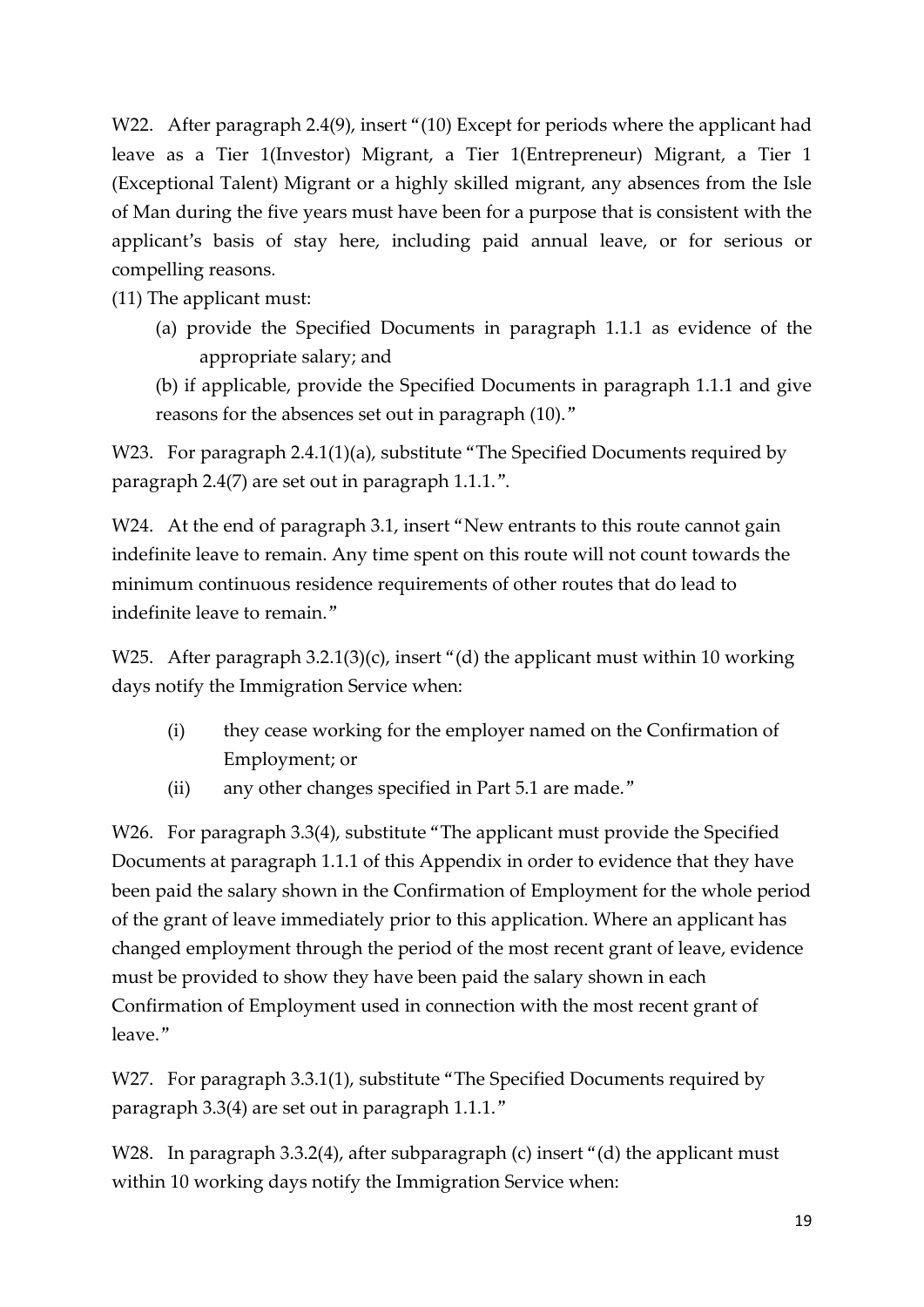- (i) they cease working for the employer named on the Confirmation of Employment; or
- (ii) any other changes specified in Part 5.1 are made."

W29. In the introduction to section 3.4, delete "in addition to the general requirements for indefinite leave to remain set out in paragraph 1.2".

W30. In paragraph 3.4(5), delete "and to evidence the reason for the absences set out in the General Requirements for Indefinite Leave to Remain under paragraph 1.2".

- W31. After paragraph 3.4(8), insert "(9) Except for periods where the applicant had leave as a Tier 1 (Investor) Migrant, a Tier 1 (Entrepreneur) Migrant, a Tier 1 (Exceptional Talent) Migrant or a highly skilled migrant, any absences from the Isle of Man during the relevant qualifying period must have been for a purpose that is consistent with the applicant's basis of stay here, including paid annual leave, or for serious or compelling reasons. If applicable, the applicant must provide the Specified Documents in paragraph 1.1.1 and give reasons for the absences.".
- W32.At the end of paragraph 3.4, delete "In such cases, references to the "Isle of Man" in paragraph 1.2 of this Appendix shall include a reference to the Bailiwick of Guernsey, Bailiwick of Jersey or the United Kingdom, as the case may be."

W33. For paragraph 4.1(1)(a), substitute "the migrant fails to commence Employment with the Employer recorded on the Confirmation of Employment"

W34. At the end of paragraph 4.1(1)(b), insert "or".

W35. After paragraph 4.1(1)(b), insert "(c) the migrant fails to inform the Immigration Service that they have ceased working for the Employer named on the Confirmation of Employment within 10 working days of them being notified of their employment coming to an end or from tendering their resignation."

W36. For paragraph 4.1(2)(c), substitute "the employment recorded on the Confirmation of Employment-

- (i) undergoes a prohibited change as specified in Part 5 below; and
- (ii) a new Confirmation of Employment allowing the specified change in employment circumstances has not been granted in accordance with paragraph 5.1(1)."